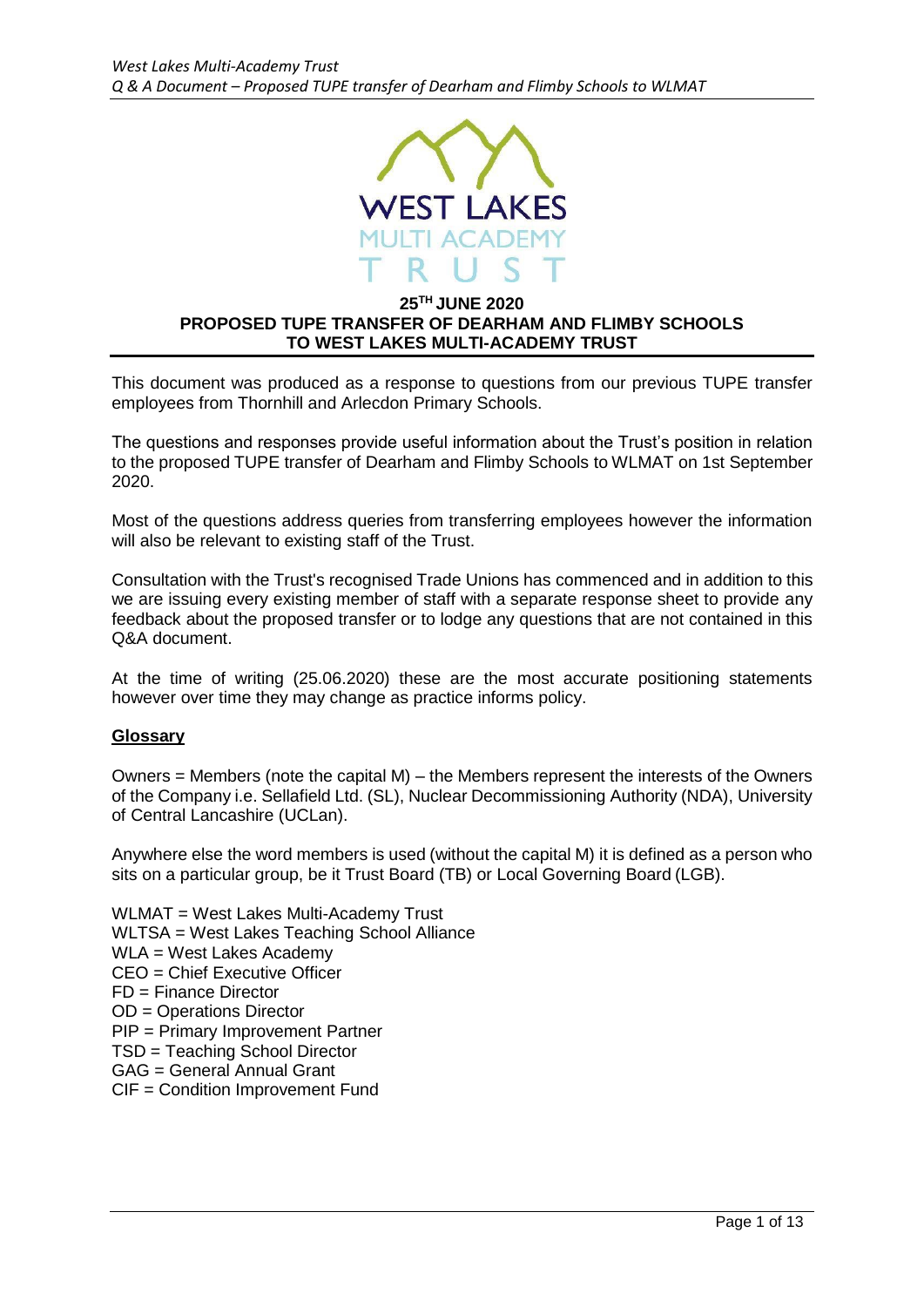## **Vision and Leadership**

## *What does the Trust Board look like?*

The Trust Board comprises 9 members. They are appointed by the Owners i.e. Members in multiples of three i.e. one each/two each/three each. Initially, because the only academy in the WLMAT is WLA, the LGB has been split; three of the members of the LGB are now on the TB with the remaining governors on the WLA LGB.

*This has changed – they are now*

- *1. Adrian Thompson – Sponsor Sellafield Ltd. - HR*
- *2. Michelle Pearse – Sponsor NDA - Operations*
- *3. Dr Rick Wyle – Sponsor UCLan - Policy*
- *4. Jackie Oakes – Co-opted Sellafield Ltd. – HR and Primary Governor*
- *5. Stephen Asquith – Sponsor NDA - Accountant*
- *6. Professor Mick Waters – Co-opted – Education and Policy*
- *7. Professor St. John Crean – Sponsor UCLan – Education and Policy*
- *8. Nicole Nicholson – Co-opted – LLWR - Legal*
- *9. Peter Oldfield – Sponsor Sellafield Ltd. – Health and Safety*

#### *How will the Principals of Dearham or Flimby have a say?*

The Chair(s) of the LGB(s) and the Principal(s) of any academy(ies) discuss matters with the CEO's team (CEO, FD, OD, and PIP) in the first instance. The CEO reports this to the TB for approval. Where there are matters that require representation, such as appointing a new Principal, the Chair of the LGB would attend the TB alongside the CEO to present the business case.

The Executive Team comprises CEO, OD, FD, PIP, Principals and TSD.

## *Will there be the opportunity for the Chairs of the LGBs to sit on the TB?*

Yes, but in time as part of succession planning. On the same principle basis that the CEO will not be a Trustee, neither can a Chair of an LGB.

*It should be pointed out that a Chair of an LGB can be a Trustee but they must resign as a Chair of LGB – I think the previous statements are confusing – one cannot occupy both spaces to avoid conflicts of interest. One is either Trustee or LGB Chair.*

## *Will there be a representative with Primary School experience on the TB?*

Yes. One of the positions allocated in the application was a Primary School specialist. This gives greater scrutiny to the performance of the Primary Provision and the PIP is accountable through the CEO for the support of all Primary Schools.

## *How will the Heads of any future schools joining the MAT have a say?*

In the same way as those described in answer to question 2.

#### *Will there be opportunity for career progression?*

Yes. The specific nature of the progression would depend on the size and scope of the MAT as it grows but it must also be noted that within the MAT there is a Teaching School (WLTSA)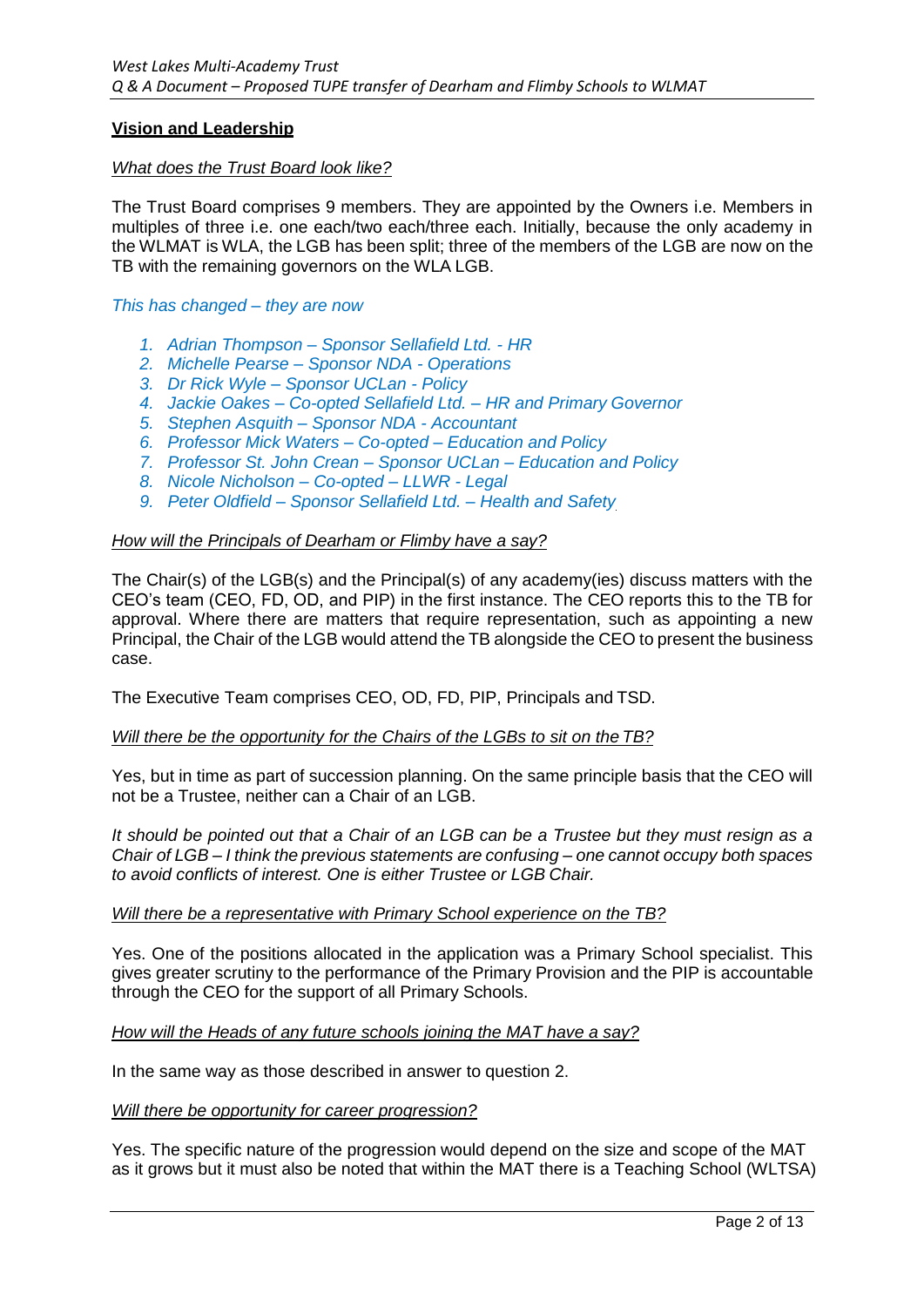and a Research School which can provide additional opportunities. All vacancies will be advertised internally first.

## *What will be the position of the MAT should they be approached by a failing school either Primary or Secondary? Would they be accepted by the MAT?*

If we were approached by such a school we would discuss as a Trust whether in principle it should move forward to due diligence. We would also seek the views of the Principals and Chairs of LGBs in the locality for intelligence.

#### *How would governance improve under the new MAT for each school?*

On the basis that any school governance needed improving? It would depend if governance was an identified barrier to improvement.

#### *How will students benefit from being part of a MAT?*

Fundamentally the students must gain through improved outcomes and improvements in all the factors that contribute to them. There are many reasons but not all are necessarily immediately obvious to the students. I hope they will see an improvement in the quality of their learning, the availability of resources and the access to opportunities they didn't have before. For example:

*Teachers spend more time teaching*

WLMAT's board is responsible for running the business and administration of its academies. As well as teaching professionals, the board will include professional people with the commercial experience required to deal with what is essentially a multi-million-pound enterprise. This, of course, frees teaching staff from the business aspects of school leadership and allows them to dedicate all their time to educating the students.

*Shared resources and best practice*

Academies within WLMAT are encouraged to retain their own identity, as well as a governing board. However, it is the Trust that sets the strategy and establishes a shared vision and set of values. This means standards are established across all schools within the MAT, based on achieving the best possible outcomes (not only results) for the students, a focus on learning/teaching and staff development. Teaching staff can learn from their peers within the Trust, helping raise standards and students benefit from access to resources in sister academies; for example, it is very easy for primary school students to visit the Trust's secondary schools and take advantage of the facilities there, such as science labs and sports facilities.

## *Support and Challenge for all Schools*

WLMAT's CEO is not only responsible for supporting the performance of all the academies within the MAT, but also, for holding schools to account. The CEO is also accountable. No academy gets left behind. The sharing of facilities and experience inevitably means that all academies within WLMAT improve to the level of the strongest, driven by the vision and values set by the Trust. New academies partner with academies that have already successfully established themselves within the Trust structure. In this way, it is not just the educational standard within an individual academy that improves but that across the whole community.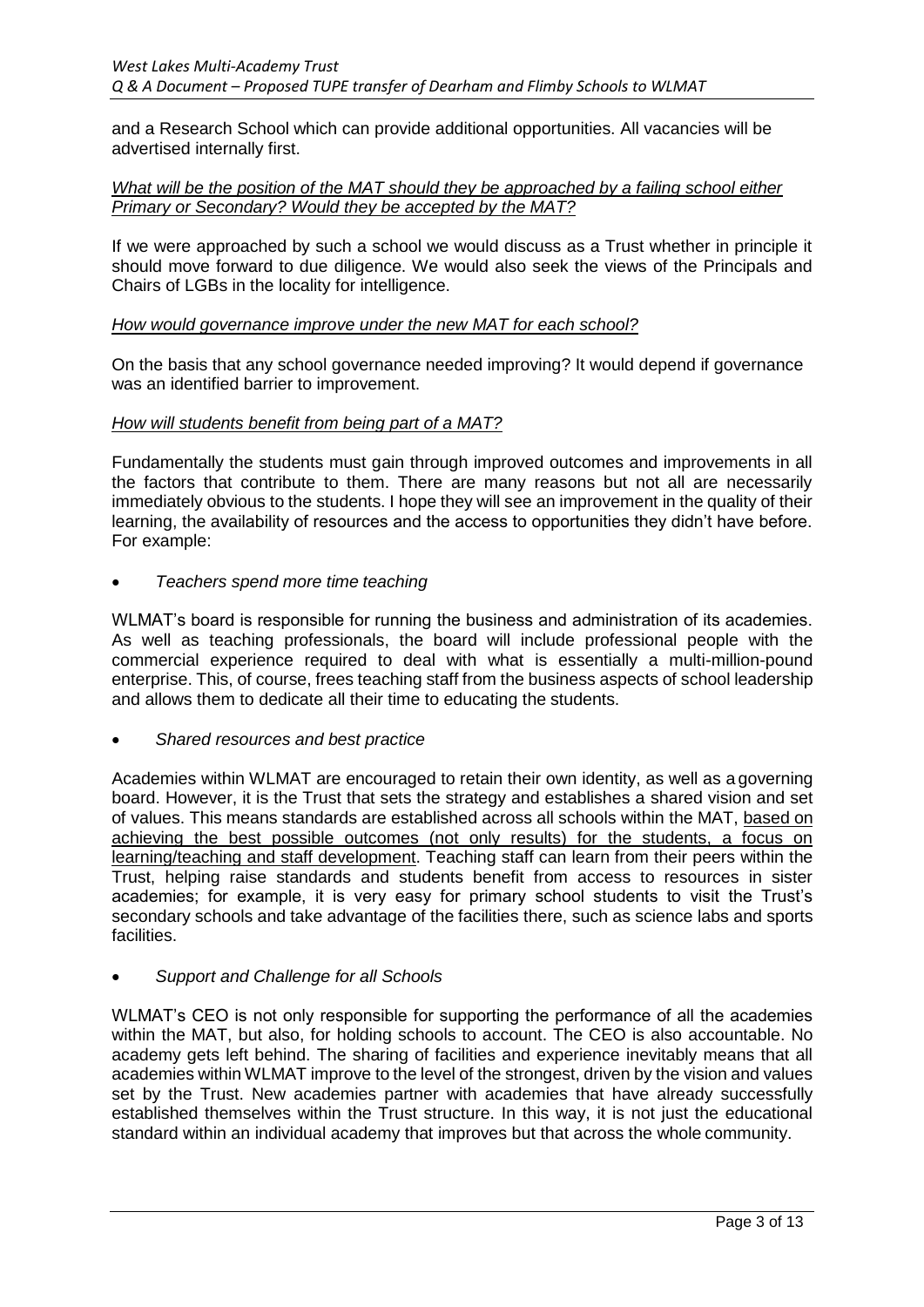## *Increased financial strength*

The ability to negotiate better deals from suppliers as a result of increased buying-power, allows more of the academies' money to be invested in the education of students. Centralised resources, such as HR, building services and purchasing, can also bring significant savings for schools and dramatically reduce administration. On a grander scale, WLMAT can secure funding from the Department for Education to build and run new academies, further enhancing education within the local community.

## *Professional Development and Retention of Staff*

WLMAT will build on the outstanding CPD opportunities given to WLA staff by dramatically improving opportunities for teachers. Staff can develop their careers and improve their skills by moving to other positions within the Trust rather than having to move on. This also means that the Trust can retain the best teaching talent and build succession plans, so that teaching standards are maintained over the long term and staff are put into the right roles rather than just the role that exists. At the same time, potential future leaders can be identified and supported in their development. Equally, non-teaching staff also have an enhanced ability for career progression as opportunities to work across academies, or within hubs of academies, become increasingly available.

*How will the MAT deliver improved educational experiences, improved outcomes, improved pastoral care, improved access to services, improved resources? What are the targets for each of these areas? How will success be measured?*

The answer to the last question and indeed every question is our success will be determined by the level of improved student outcomes and progress at all levels for all groups. This requires capacity to deliver the required transformational change and the WLTSA will be a key component of this.

The targets are simple; remove any and every barrier to maximising the value of each £1 in providing world class outcomes for students.

Some of the other questions are answered above but additionally:

Increasingly, schools are grouping together and although there are other legal vehicles, the most common legal structure for a group is the Multi-Academy Trust.

A MAT is not a panacea for all things good or bad. It is simply a legal vehicle. It provides the legal basis for schools to group together in strong and sustainable structures. A system in which groups of schools work collectively in deep collaborations to improve outcomes for students.

The position outlined in *Multi-academy trusts: Good practice guidance and expectations for growth* is: "There are, of course, many different and vital forms of partnerships that support school improvement, including teaching school alliances. These can complement and enhance the benefits of multi-academy trusts, but they are not a substitute for them. When weak schools join MATs it is not just a matter of drawing on the expert support to help them improve, but rather the trust's leaders are responsible and accountable for whether they do, in fact, improve."

The Multi-Academy Trust is 'hard' governance in the sense that schools join the legal entity that is the Trust. The Trust itself holds the authority, makes the decisions and is ultimately accountable for the improvement.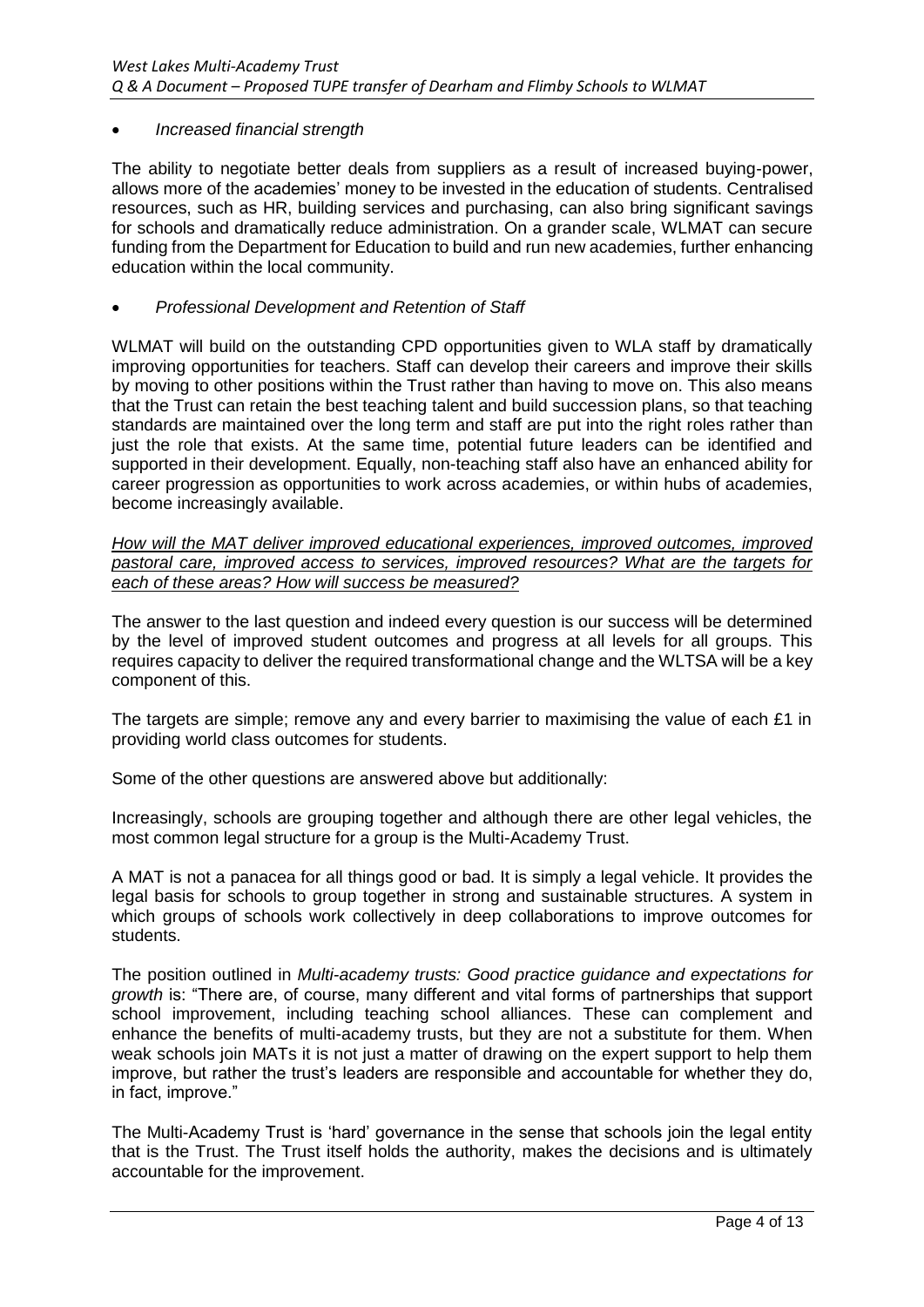The Multi-Academy Trust is therefore the **driver** of improvement for the academies in its group.

Teaching schools and teaching school alliances are key **enablers** of improvement. They can bring additional capacity to support the academy leader to execute their improvement strategy more effectively in their academy or Trust. But they do more than this.

Currently, the remit of teaching schools is three-fold:

- School-led Initial Teacher Training;
- Professional and leadership development; and
- School-to-school support.

WLTSA also more widely captures the role of academies and the Trust to provide education and training to future and current teachers. Drawing on a teaching 'hospital', we aim to use WLMAT's link with UCLan and other HEIs to work closely with prospective teachers throughout their degrees and through their ITT and induction years. We are considering whether we want WLMAT to offer graduate education and specialist residency programmes. In this way, WLMAT becomes the strategic driver of teacher education, at the meso-level.

## *How could this all fit together?*

There are three parts of the 'triangle' of WLMAT to be held in careful alignment in order that the system is strong and resilient. The inspection and the intervention elements are the **forces for improvement**, without seeing themselves as improvement agencies. Our MAT leaders are the **drivers of improvement** and the WLTSA is the **enabler of improvement,** providing much-needed capacity.

At the meso-level place-based improvement will be a strategic driver if it offers robust evidence-informed analyses to reach aggregate solutions that will have a sustainable effect on improvement to student outcomes.

Good governance of the system at Trustee level depends on the inspection and intervention of authorities making valid and reliable decisions in the Trust's interest, supported by sound frameworks. Both inspection and intervention authorities are crucial in WLMAT's selfimproving system as a guard against self-interest and a response to failure.

Each part of the triangle will be independent of the other in terms of their role and focus in order to have integrity against challenges and work effectively together as a whole.

## *Will the schools be able to work within existing school clusters?*

Provided those clusters do not present a conflict of interest, access to new developments and information increases our access to available intelligence for the benefit of our academies.

## *Staff and Other Stakeholders*

## *What are the views of the WLA Stakeholders i.e. Staff on the proposed MAT with Primary Schools?*

They see the opportunities to develop our collective understanding of both phases as being of immense potential benefit to the education of all our students. They recognise the value of having a Director of Primary Education who will oversee this aspect of the MAT.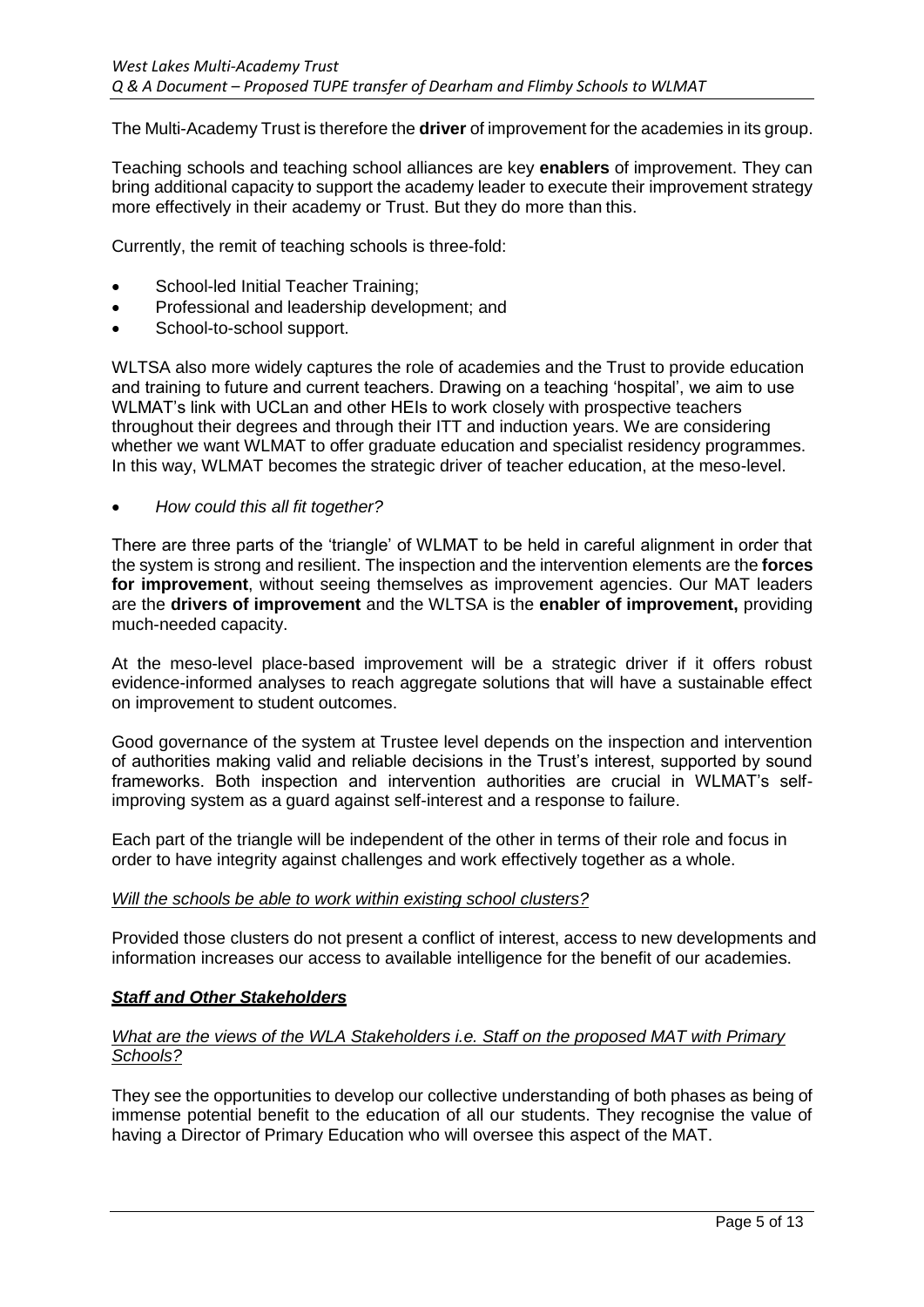#### *What is WLMAT's system for Staff Appraisal?*

Since we adopt National Pay and Conditions for Teachers and observe ACAS practices, as advised by our solicitors and HR provider, we are confident that what we ask of staff is not unreasonable. There is the normal annual cycle of appraisals held early autumn for all staff and a mid-year performance review to establish whether staff are on track to meet their targets, if there are any barriers to success and what the academy can further do to support them achieve their targets.

Individual Principals will be accountable for appraisal in their academy as they will be accountable for the performance of their academy. The moderation of appraisals will be centralised to ensure consistency of expectation and practice across WLMAT.

In terms of 'new' CPD opportunities being available, anything that is observed to have a tangible impact on student outcomes, rooted in hard evidence of impact, will be a focus for academy improvement and with it, staff CPD. Naturally, having a number of academies will open up alternative opportunities for CPD, working across academies or in another academy within the Trust when a position/opportunity becomes available. This will help secure staff retention as already mentioned. All staff will benefit from this approach.

#### *A number of staff at both schools are through other contracts e.g. Catering – how will these contracts be affected by the MAT? TUPE?*

TUPE won't apply unless their employer changes. We are not their employer. We only have a contract with their employer. If the MAT decides to change its contract i.e. switch supplier of catering for example, then TUPE would apply to those staff since their employer is changing because of a decision to change the contractor.

#### *What is the MAT's view of sharing resources such as sports, music lessons, teaching expertise? Would this be shared between schools? Would the expertise of staff be sharedfor the development of the MAT as a whole?*

I think this is answered above. Sharing resources is one of the key benefits of being in a MAT. Subject to capacity and availability of a specific resource at a specific point in time. However, it should be pointed out that if there is a limited resource it will be for the MAT to decide where the priority sits in terms of the deployment of that resource.

## *Will the primary schools within the MAT be able to utilise WLA facilities?*

Yes, depending on availability as we host 1250 students in a very tightly packed building.

#### *Staff contracts – TUPE or new contract? Will the MAT offer Teacher's Terms and Conditions? What will non-teaching staff's terms and conditions look like?*

At the point of transfer, terms and conditions of transferring staff will remain as they were in their previous employment .WLMAT policies and procedures will apply as it is not possible for WLMAT to apply those of a different MAT. We are confident our policies represent best practice in the academies sector and these have been agreed with the Trade Unions representing Cumbria schools and academies.

There are plans for the Trust to review the terms and conditions of support staff particularly pay to ensure there is consistency and pay alignment across the Trust. This will be done through consultation with a view to reaching agreement.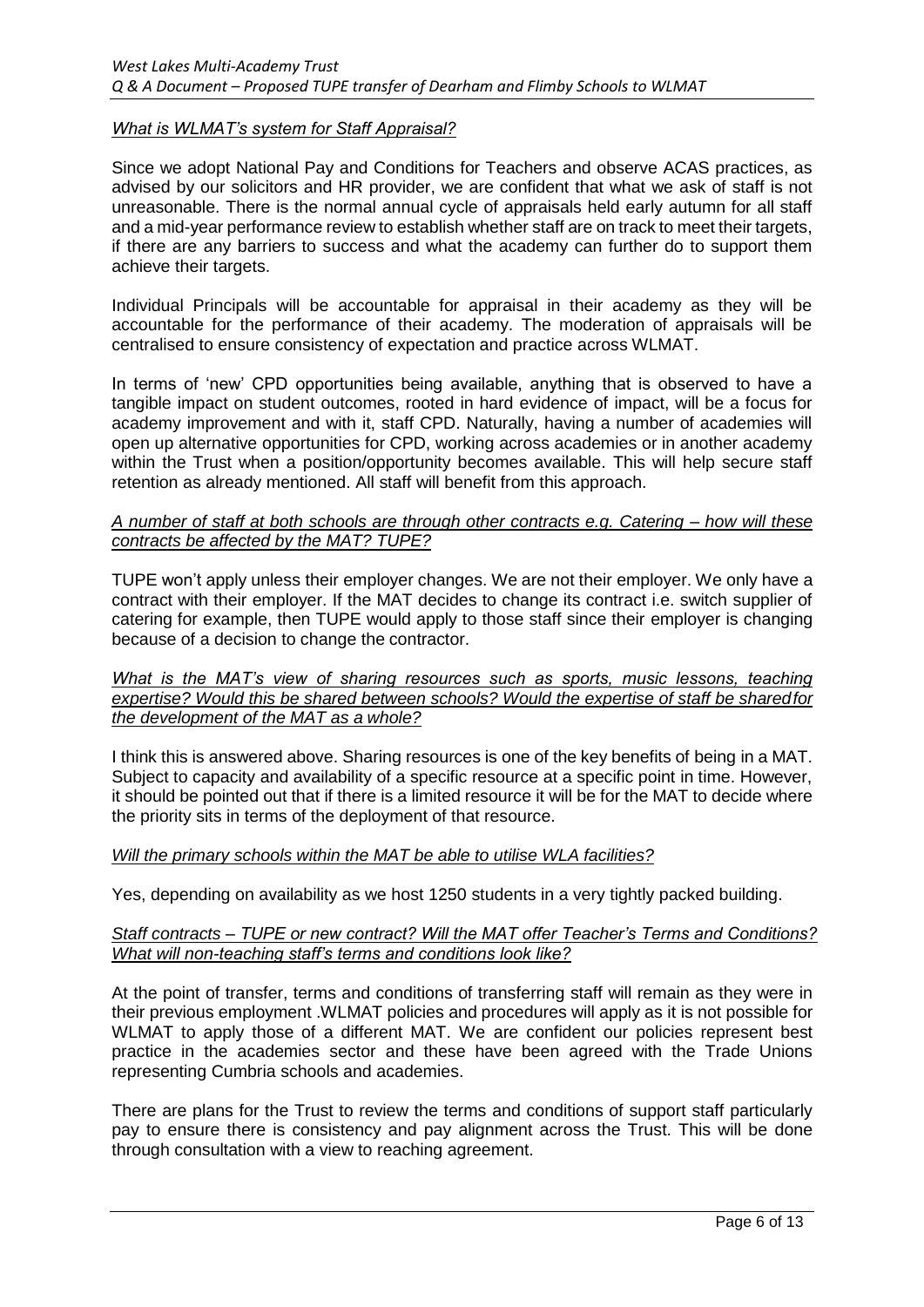#### *Is a staffing structure envisaged? When is it likely that a staffing structure will take place?*

I can't answer that question until we've started TUPE based upon the full staffing compliment you have versus the budget you have and the expected numbers of children coming in to the school. As each new school joins the MAT we would review our structures based upon available capacity and potential areas of growth.

Remember who our sponsors are and that we wouldn't do anything that could be reputational damaging for them either! If you take that to its natural conclusion, you have the same number of children with the same needs on the day you join as the day before…therefore the staff are needed?!

#### *Is it anticipated that school term dates will follow the current LA term dates?*

Yes, unless they change them, at which point we would consult on the proposed LA changes as an entire Trust and establish what we want to do.

#### *Will the Principal be involved in all decisions relating to staff matters within their school?*

Not all. Since the HR function will be centralised there will be some elements that are MATbased. However, day to day it is reasonable that the Principal will be making decisions regarding staffing matters. This will be further clarified in the Scheme of Delegation.

#### *Will the Principal sit on the interview panel for any staffing vacancies within their school?*

It will depend on the size of the school but in the case of a small school it would be reasonable to assume so unless the vacancy can be filled by a deployment from the right existing member of MAT staff. Remember though that nobody will be directed to work in a specific place – any opportunity that arises will be offered across the MAT first. That said, if we were ever to be in a redundancy situation because of, say, falling rolls then if there's a vacancy in one school it might be that it has to be offered to a member of staff in another school who may be at risk of redundancy. This is normal.

## *Will staff be issued with new job descriptions? How will the content of the job descriptions be decided?*

A job description represents the key elements of an employee's role it is not a definitive document containing every task and responsibility. Previous job descriptions will transfer and will be applied as far as is reasonably possible e.g. for Admin and Business staff there will be a need to work in conjunction with the MAT central systems therefore this will entail certain changes to how these staff will need to operate when they transfer. Any training required will be provided. We want transferring employees to feel part of our MAT family and to feel comfortable in the roles they fulfil and the contribution they make.

## *Will staff have responsibilities across the MAT or will responsibilities be school-specific?*

This will depend on the nature of the roles they occupy. It could be that a business manager in one schools serves a number of others and in this case I would judge it is a MAT-wide role. However a teacher in one school is school-specific because they are responsible for educating their class. I encourage cross-school learning and development which may mean at the right time some staff will wish to work across the MAT, perhaps in another school, to share and learn from other practices.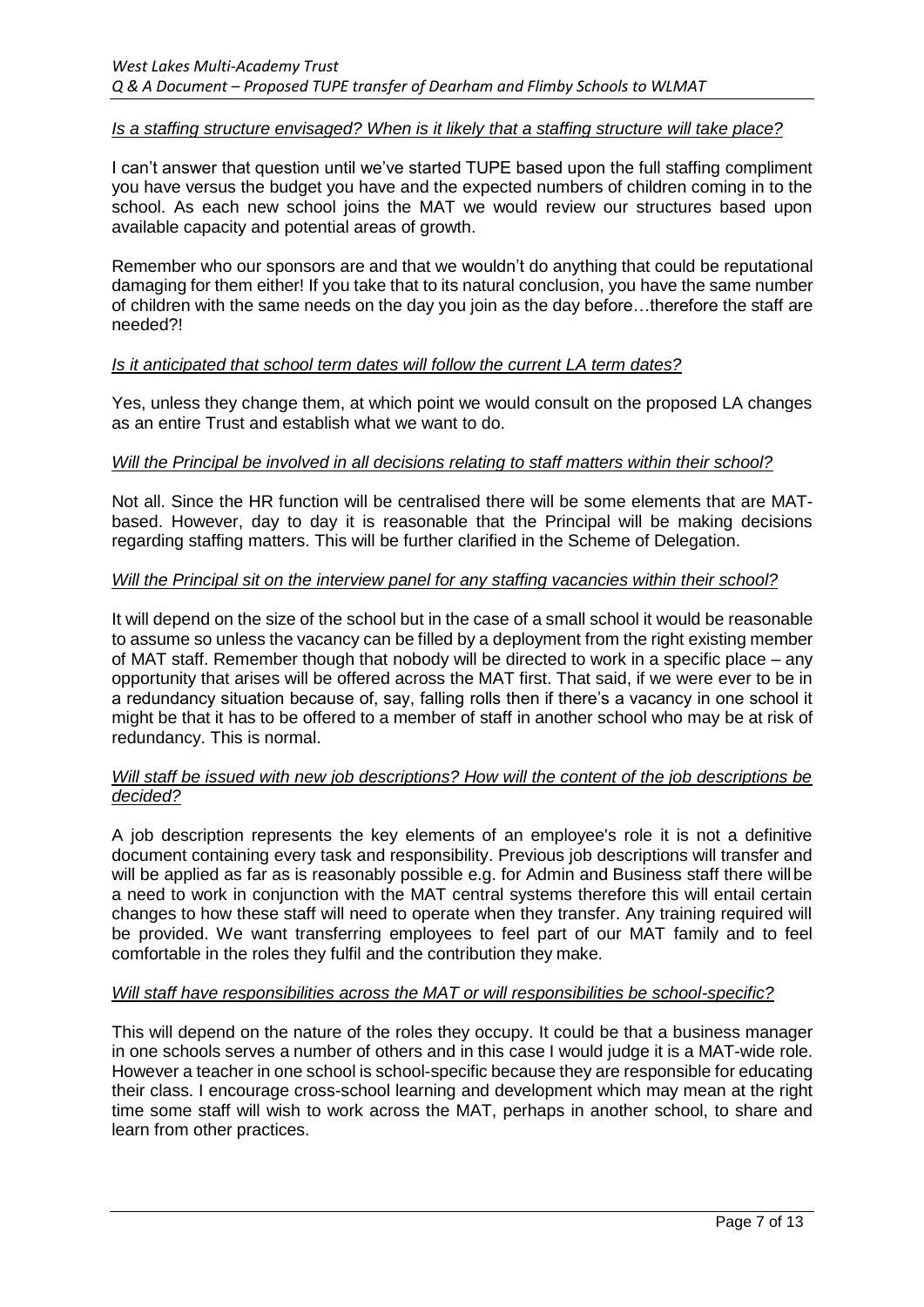## *Will the school's local governing body have any influence over staffing matters?*

It depends how one defines 'influence' and at what level. Structural change/creation of new roles etc. sits at Trust Board level but this is by recommendation from the CEO. The CEO would receive a recommendation from the Principal and Chair of the Local Governing Board that a specific role is required. For example, if a new student had specific and complex needs requiring an additional LSA then their case is made on that basis to the CEO. If a leaving Vice Principal created an opportunity for the academy to replace it does not follow that the Trust would sanction a like for like replacement without first considering the MAT-wide staffing structure. However in all cases, the Principal and Chair of Governors would make recommendation to the CEO.

#### *What would be the MAT's arrangements for SEND?*

Some small schools may not be able to employ their own SENCo. Our aim though is to have one in each academy where possible. In WLMAT, our academies could share that resource, which gives our students access to high quality, specialist support that they would not otherwise have had. We coordinate project and topic work. This means our students have an opportunity to work with other students from outside of their own academy and further develop their teamwork and collaboration skills. This enriches their learning experience.

The Principals will meet regularly to jointly plan responses to the challenges being faced by our academies, to share best practice, review data, support each other and set strategies for academy SEND improvement.

Support from the county would still be available, as it is the case for WLA, since they have the statutory responsibility for SEND student education. Internal needs would fall to the individual school under the guidance of their SENCo.

Pupil Premium funding would, like the core funding, be at MAT level and a sum would be delegated to schools to support those students. At WLA a proportion of the funding is ringfenced for the benefit of those children. This principle would be applied to all our academies unless they were in deficit.

## **Financial Considerations**

## *What would be the financial arrangements for the schools in the MAT?*

The Master Funding Agreement brings all funding in to WLMAT. The Supplemental Funding Agreements set out the funding arrangements for the individual academies. The application to be a MAT was based upon GAG-pooling. Therefore a sum would be delegated to each academy for spending on classroom-focused resources.

The National Funding Formula and increases in staff costs have been considered and this again supports GAG-pooling so that individual academies don't have to be concerned with this burden. For example, employer contributions for pensions are rising each year – I think it's reasonable to leave that burden to us.

A member of the Trust Board will be a qualified accountant and through the CEO's team to the LGBs, within which there will be a separate Finance role, all expenditure will be monitored for its impact on student outcomes.

The size and scope of a joining school budget together with its operating balance and opportunities for efficiencies will determine how much is managed locally.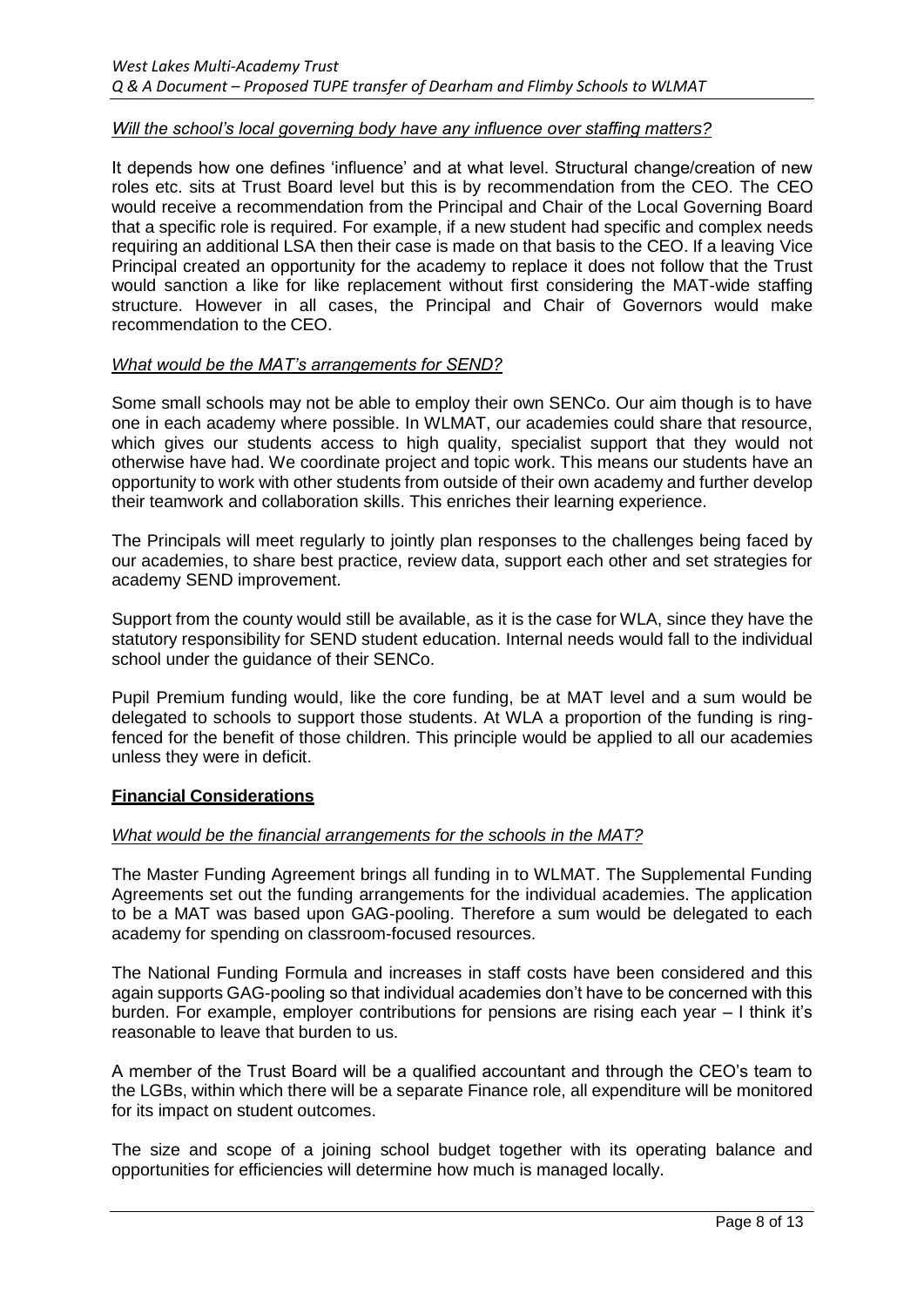*How much would be top-sliced? What would this money be used for? How would the individual schools benefit?*

There is a 6% top slice. It will be used to pay for all the central services which provide economies to reinvest the savings in resources for children and share resources across the MAT so that all children in all the academies benefit.

As for the budget being used to support another academy in the MAT with greater need, the answer is yes. It is for the benefit of all children in the MAT if WLMAT can support every child in every academy.

Any ring-fenced funds allocated for specific purposes cannot be reallocated.

## *What is the anticipated saving to primary schools within the MAT from centralisation of backoffice support? How much of these savings will be translated in to spend per pupil?*

This is undeterminable at this stage. It will depend upon the size of a joining school, the functions that can be centralised (the school in question may retain all its current functions to act as a hub for a smaller function), and the cost of contracts for the current services. Due Diligence will unpick this and even then not all the money saved will be translated in to a £1 for £1 basis in to the classroom because centralising the systems will require a bigger team which will still cost, even though it will be less than a school currently pays.

# *Clarification is sought on T&Cs for staff – TUPE'd over?*

I've answered this earlier. Due Diligence will allow for sight of contracts etc. – it will depend on how deep a search one commissions but it is not something we would withhold as we want people to be satisfied they will be well-treated and valued.

*Both schools have a number of contracts in place that still have time to run i.e. catering, HR/Payroll, IT. How are these contracts to be handled if the MAT proceeds – will the contract run to expiry or will they terminate and be replaced by a central contract with the MAT? If the contracts are cancelled who pays the fees?*

It will be on an individual contract basis, weighing up the termination fee against the cost of running to expiry and the saving of bringing centrally from the day of conversion. The fees are paid by the MAT.

# *Is WLA planning to apply for capital investment funds when proceeding with MAT application?*

I presume you mean Condition Improvement Fund and, depending on what Due Diligence shows about the condition of the buildings and assets, we will judge what to bid for. Essentially, if anything needs repairing/replacing in capital terms then, yes, we will apply though one is not guaranteed of success. All academies in the MAT will have access to the fund but again, it's not guaranteed that we'd be successful.

*SEND, Pupil Premium and Sport funding – how would this be managed by the MAT? Would the individual schools still receive the funding or will it be top sliced and allocated to the relevant school or distributed between the schools within the MAT?*

All the money is MAT money and comes in centrally as the GAG is pooled. Any ring-fenced funds allocated for specific purposes cannot be reallocated. These monies follow the child for which they are intended. That said, as in all schools, there is an element used for managing the funds and paying salaries of people associated with their delivery. Despite this, the amount delegated to each school can be greater than they currently receive on the basis of economy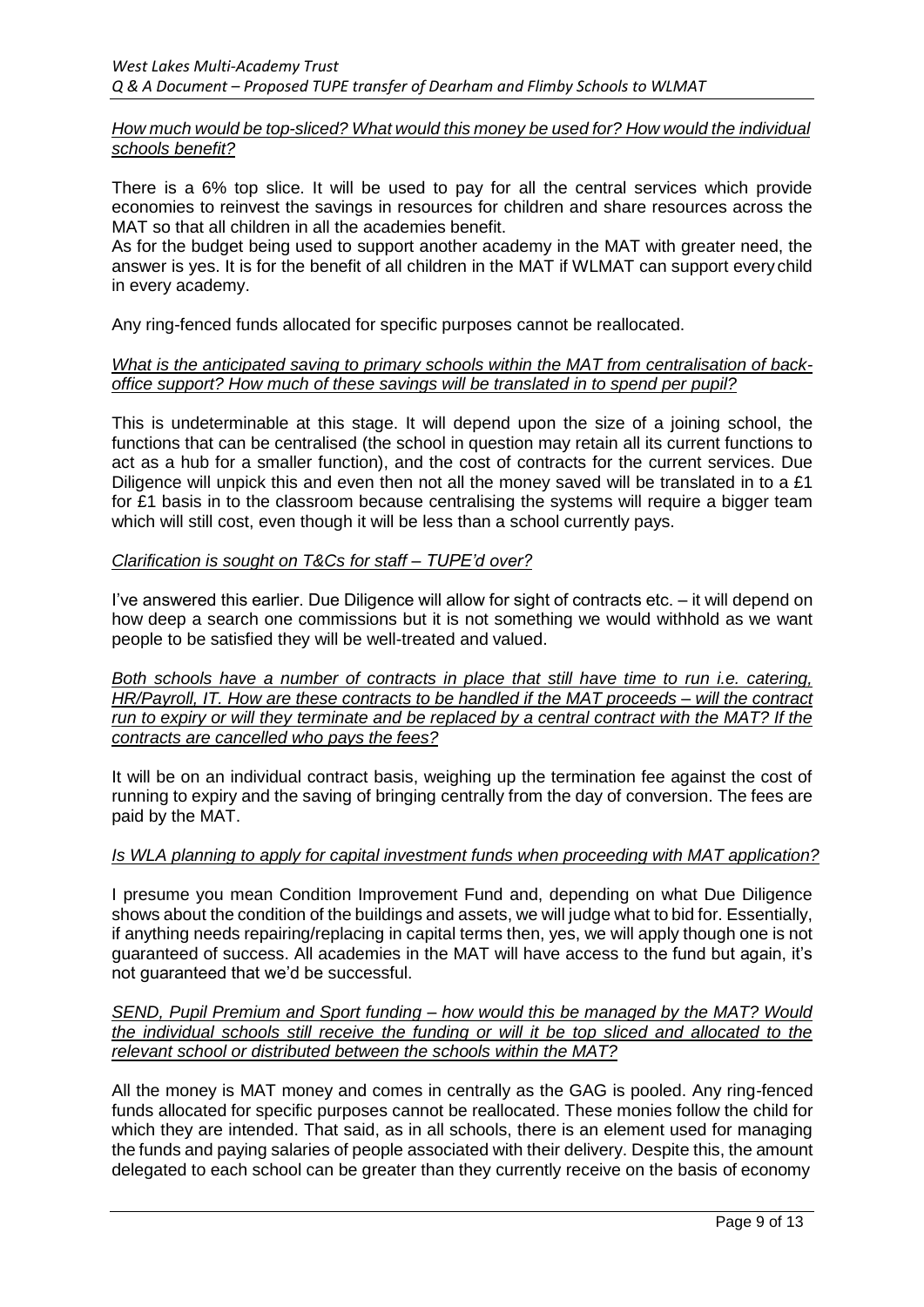of scale. There cannot be a deficit situation by being part of the MAT for the vulnerable groups and those with additional needs.

*Small rural primaries often struggle with resource – what plans do WLA have in place to support such schools?*

Academies in WLMAT provide a vast array of benefits for small rural schools that address the following key issues:

- Isolation rural primary academies can be geographically isolated and joining a MAT mitigates for this through groups of similar schools working closely together.
- Rapid change there is so much change that it can be too much for Principals to do alone so working as part of WLMAT enables Principals to work closely together to minimise this workload.
- Financial pressures economies of scale ease the pressure on an individual school's budget.
- Recruitment pressures being part of a MAT helps Principals attract new staff and retain existing staff as there are more training, CPD, career and leadership opportunities.

I very firmly believe that where possible, rural secondary schools have a duty to support their small feeder primary schools and our experiences to date show that the relationships that we have formed and the speed at which we can bring about school improvement is mutually beneficial to all of us.

*Would WLA support future initiatives such as wrap around care in primaries in the MAT with the supply/assistance with resource to enable this to occur i.e. breakfast clubs and after-school clubs?*

WLA will not as it is but one academy in the MAT. WLMAT is the source of that support and resource. The answer is yes though it will have to be viable and meet the needs of the widest possible community. We want to remove any barrier to achieving the greatest possible outcomes for all children in the MAT.

## *How would WLA support small schools in maintaining or improving pupil numbers on roll in order to assist in long term viability of the school?*

The simple answer to this is that WLMAT must ensure that WLA maintains its Outstanding position with world-class outcomes and being the highest performing academy in the region. It is hoped that, through the DOP, WLMAT's involvement in primary academies will also secure additional pupil numbers. The best way to market each school in the MAT is through OFSTED judgements and outstanding outcomes that feed an outstanding secondary academy that itself has world-class outcomes. This will be delivered through releasing efficiencies in spend to front-line resources bearing in mind, as already mentioned, it's not a £1 for £1 situation since even the back office load needs paying for.

## *Community Considerations*

## *How will the communities benefit from their local school joining the MAT?*

The previous answer would give assurance that children who attend their local primary will be part of the MAT and therefore our collective investment in improving outcomes for the children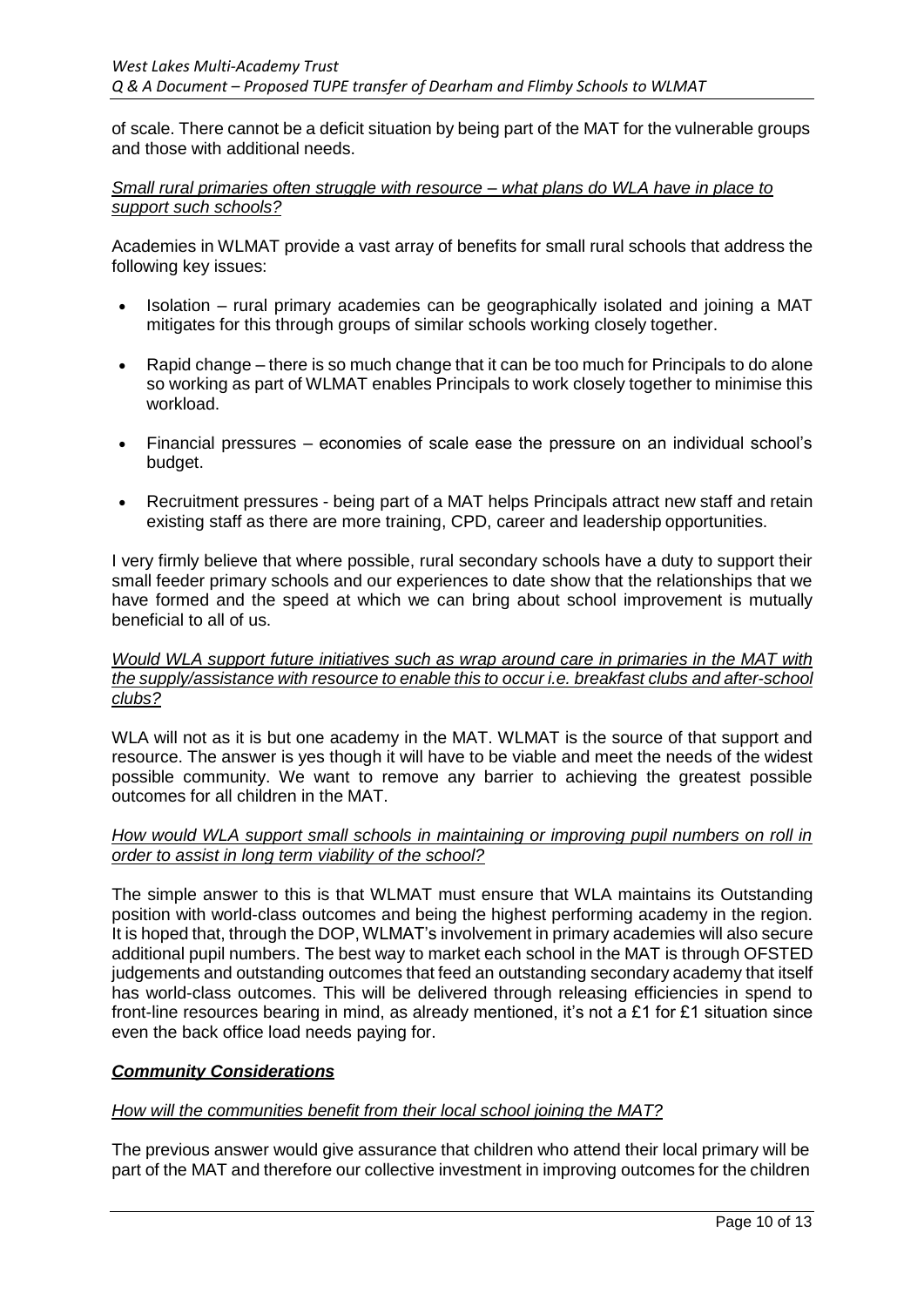will further improve the reputation of the schools and, by association, the community they serve. WLMAT would also look, as it does through WLA, to provide community opportunities outside of academy hours provided they are viable.

*What are WLA plans to sell the MAT to communities? Do WLA realise that there are two separate communities within Dearham and Flimby each with their own issues regarding a MAT? How will the opportunities for the children be expressed to the communities?*

We are prepared to speak to any community groups when the primary schools indicate to their communities that they are embarking on a consultation process to join.

We realise that the location and make up of each community is different and this will bring different perspectives on joining, particularly for those who may be closer to alternative secondary schools. We are aware that the approach will need to be different but there is some responsibility for the primary schools to support us. If the primary schools are embarking on a consultation to join there has to be an acceptance in the community that the two schools are interested. It isn't one-way traffic of interest and the communities need to see that we are working together even if the outcome is to reject the proposals.

We will rely on your knowledge of the parents, the children and their concerns to tailor what we say to assure them of the opportunities for their children.

## *How will the MAT communicate with the community now and in the future?*

We will not be faceless. One of the key strengths primary schools have over secondary is the depth of their integration in to the communities they serve. We do not want to change this but learn from it for the benefit of all our academies.

#### *Presentation on MAT for parents when approaching the communities? What is the strategy for ensuring parents and staff are engaged with the idea of joining a MAT?*

The consultation will rely on full engagement of all stakeholders with meetings and presentations to those groups. Again we will rely on your help to get the messages right but the formal consultation process is standard once you engage a solicitor to embark on the due diligence etc.

#### *Will WLA expect children from the schools who to attend WLA or will they still have a choice of secondary school?*

The admissions code prevents this but our belief is parental choice is appropriate and therefore it is not a requirement for children who attend a WLMAT primary academy to attend WLA. It doesn't seem in any way practical that children from Dearham or Flimby should attend WLA and in any case our over-subscription criteria would probably mean they wouldn't get in. That said, if we were to sponsor the catchment secondary school then naturally they would be encouraged on the basis of the work we do together and the retention of our standards but we will not demand allegiance as it were. It has to be earned.

## *Will WLA consider giving schools in the MAT a "preferred" status for application in their Admissions Policy?*

The Admission Policy was approved by the Local Governing Board with the changes you were aware of.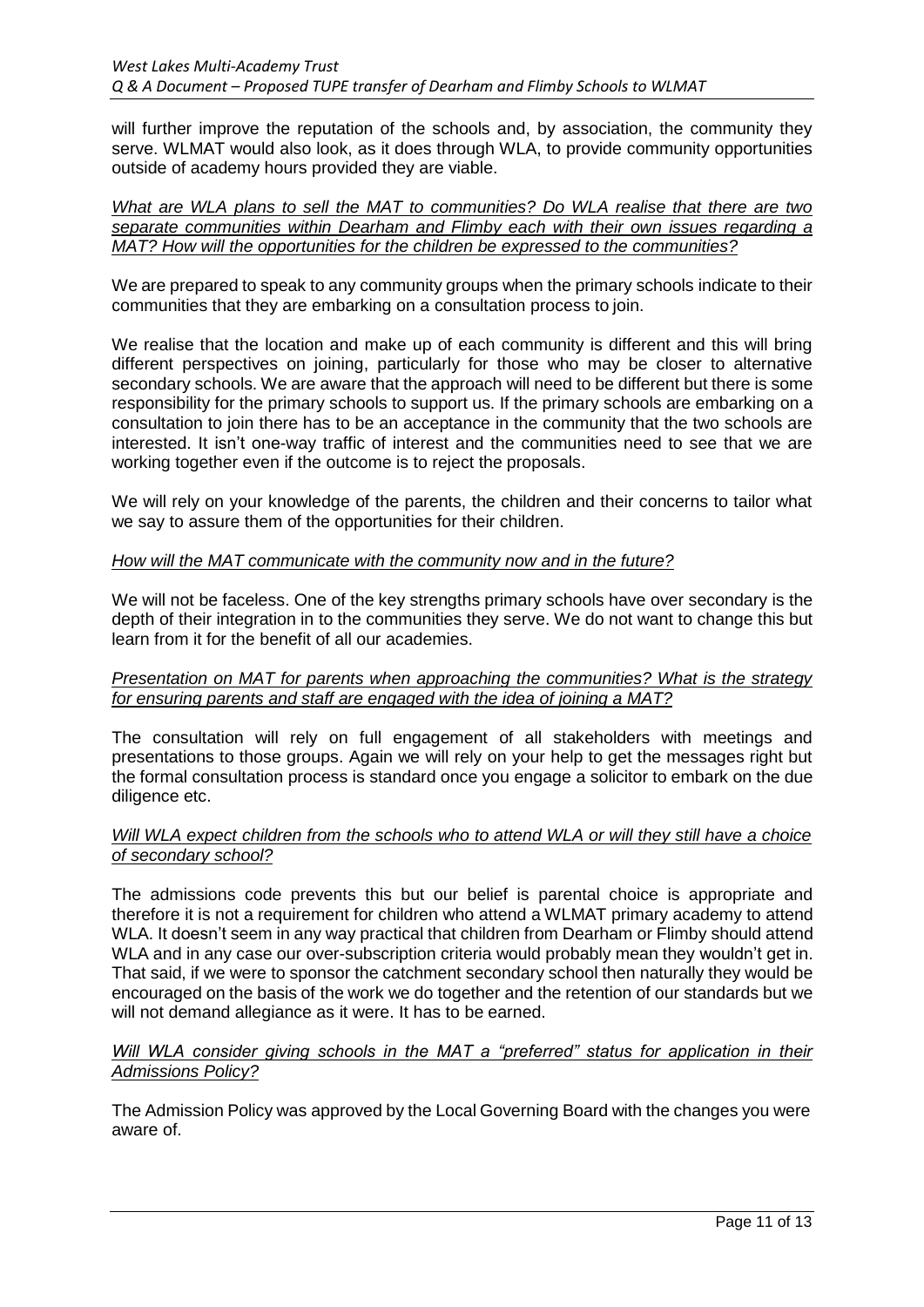## *Will the curriculum focus change to support Year 7 Transition? How will this affect students not joining WLA?*

This is one of the key strengths of the work. We will learn from each other and blend the provision to be a continuum through years 5, 6, 7 and 8. We would like to believe that this curriculum will enhance the outcomes of children in year 6 as well as year 11 so even if a child leaves year 6 to attend another secondary school, their individual outcomes will still be worldclass and therefore have the best start to their secondary school life.

## *Will each school be allowed to keep their own identity i.e. uniform, website, branding etc.?*

Schools should reflect the communities they serve and therefore I envisage no change to uniform unless, as we've previously discussed, schools see it as an opportunity to change if they want to. Website hosting may change if it produces a lower cost. Branding will remain the same even though we will probably add "part of WLMAT" (or words to that effect). Any costs associated with this must be at worst neutral.

## *Are there any expectations of co-locating the schools within the MAT?*

I don't see how your two schools makes that possible? If you are suggesting we move Dearham and Flimby on to WLA's site then this is not feasible. Again, primary schools serve communities in a more intimate way than secondary by nature of their size. Conversely locating some secondary provision in a primary school has all sorts of implications and we have not considered this either.

#### *Assets and Buildings*

## *What are WLA's plans for assets and buildings maintenance?*

We would bring the same exceptionally high standards to maintenance that are evident at WLA. That is not to say those don't exist elsewhere and where they exceed ours it is a further opportunity for us to learn. In terms of staffing, I have no knowledge of your staffing structure and will only know this going through Due Diligence.

Part of the economy of scale is to ensure that we have funds available to support works needed.

The liability of the buildings falls to WLMAT and it is a key component of impact on student outcomes therefore we will aim to ensure reserves are built to accommodate ageing buildings and assets.

#### *Both Dearham and Flimby have old buildings – how does this fit with any asset management plan?*

I presume your AMP is fit for purpose so through due diligence, or prior should you wish, we can work through this together to understand where the risks are.

## *How will maintenance and asset care budgets work across the MAT?*

I think I've answered that above. The decisions on which academy gets what will be a decision for the Trust Board, based upon recommendations from the CEO's team. There will always be priorities that need careful balancing and anything that cannot be funded out of asset management reserves may require a CIF application, which will require patience.